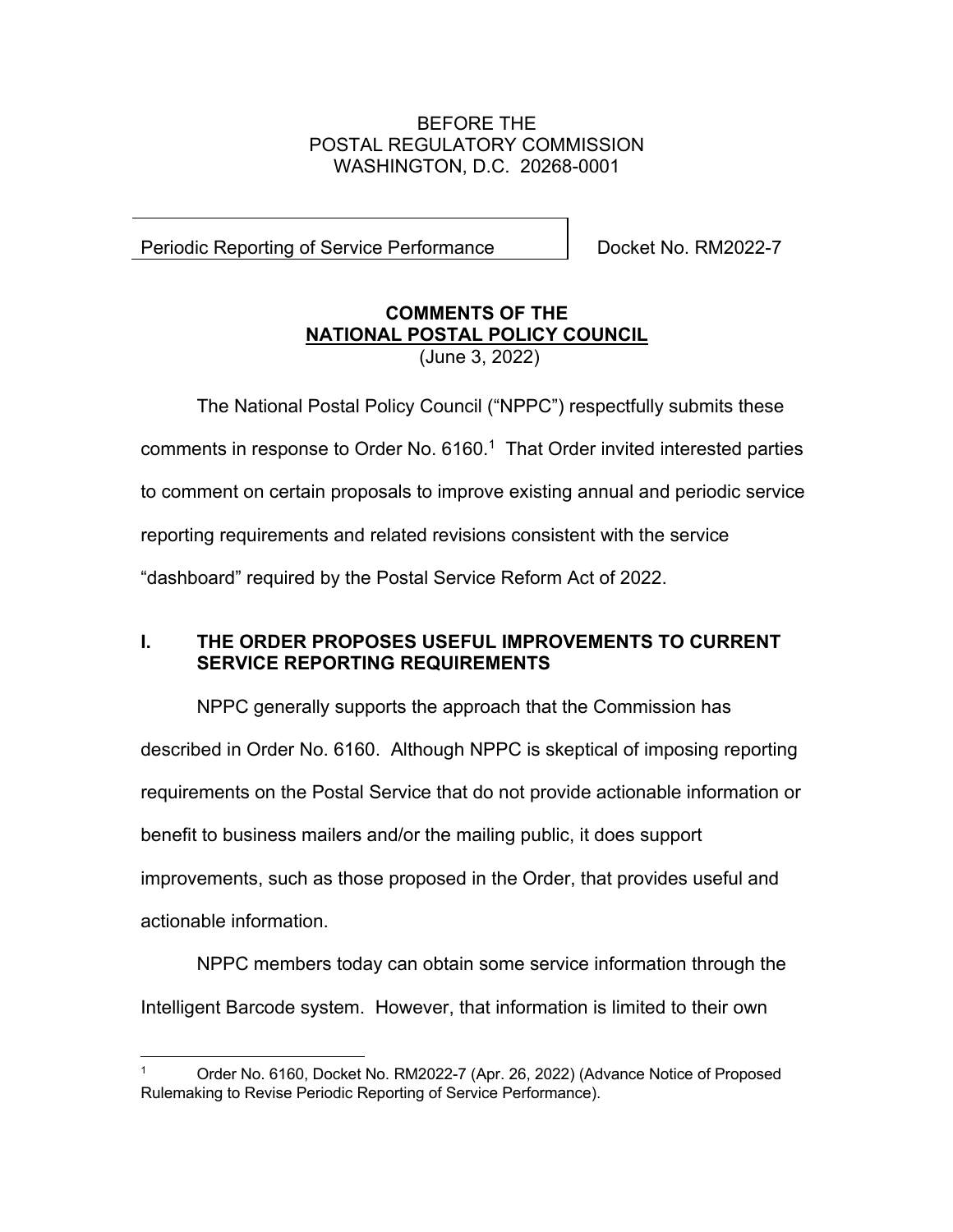companies and do not provide insights into how the postal system is performing more broadly. Having timely information on service performance in various parts of the nation could help mailers understand whether any problems that they are experiencing are systemic or more individualized to them. It could also warn them of issues that potentially could affect time-sensitive mailings, such as when service is affected by issues ranging from weather to staffing to logistics.

The Commission's proposed changes to 39 C.F.R. part 3055 appear reasonable. NPPC here addresses two proposals of specific importance to its members.

First, NPPC supports the Commission's proposal to require the Postal Service to report the average calendar days for delivery for all Market Dominant products. Actual days to delivery would be more useful to mailers than the current reports that focus only on the percentages of mail that meet standards, although the percentage reports are useful for reviews of longer-term performance. Furthermore, the Commission should ensure that reports on actual days of delivery include a report on "tail of the mail."

NPPC understands that this requirement would apply to each separate product, as defined in the Mail Classification Schedule, and would not be limited to reporting on a class level only.

Second, NPPC supports the Commission's proposal to require the Postal Service to report regularly on mail (a) excluded from measurement and (b) mail volumes measured and not measured by the Full-Service Intelligent Mail barcode. Service performance measurements, to be credible and useful, should

2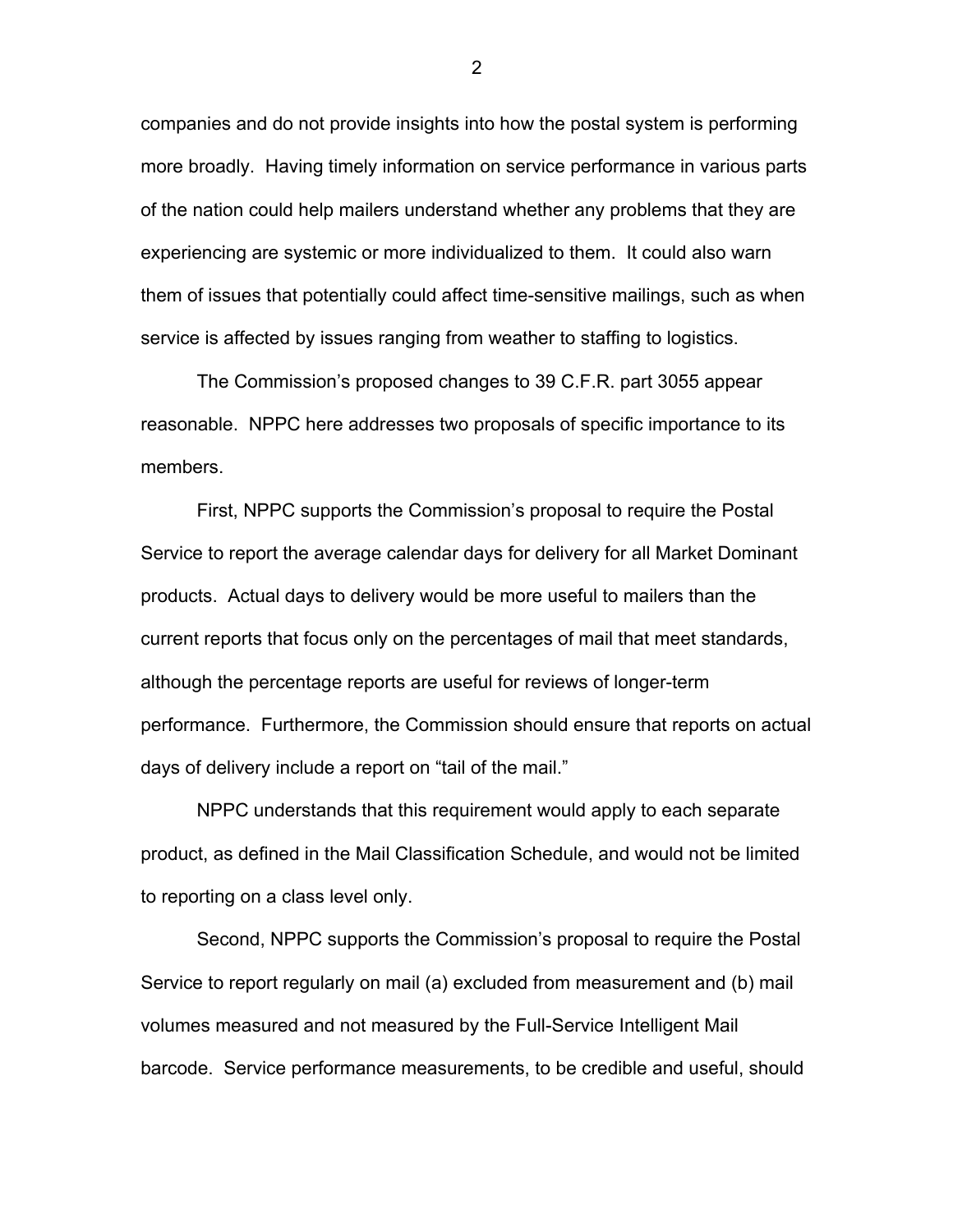provide as complete a report on the mail system as possible, and NPPC encourages the Postal Service to work diligently to reduce the categories of mail that are excluded from the measurement system.

In addition, in Docket No. PI2022-3, the Postal Service stated that it intends to update its service performance measurement plan to report separately Reply Mail within First-Class Single-Piece Mail. NPPC supported that change as desirable and as a first step towards reporting remittance mail.<sup>2</sup> In this proceeding, the Commission should consider adopting corresponding reporting requirements.

## **II. A USEFUL AND FUNCTIONAL POSTAL SERVICE DASHBOARD MUST ENABLE MAILERS TO SEARCH FOR AND OBTAIN THE INFORMATION THEY NEED**

The Order also solicits comment on implementing the Postal Service Reform Act's requirement that the Service develop an online dashboard that "provides performance information for market-dominant products that is updated on a weekly basis." Order No. 6160 at 7, *quoting* 39 U.S.C. §3692(c)(1). The new legislation directs the Commission to set requirements for the Postal Service to publish "nationwide, regional, and local delivery area performance information." *Id*. at 7-8. And Congress required the information to be as granular geographically as appropriate. 39 U.S.C. §3692(b)(1)(B).

The dashboard is a particularly important improvement that, if implemented properly, will offer substantial utility to the mailing public and to

<sup>&</sup>lt;sup>2</sup> Perhaps Facing Identification Marks and Service Type Identifiers could be used to identify and isolate remittance mail for data purposes.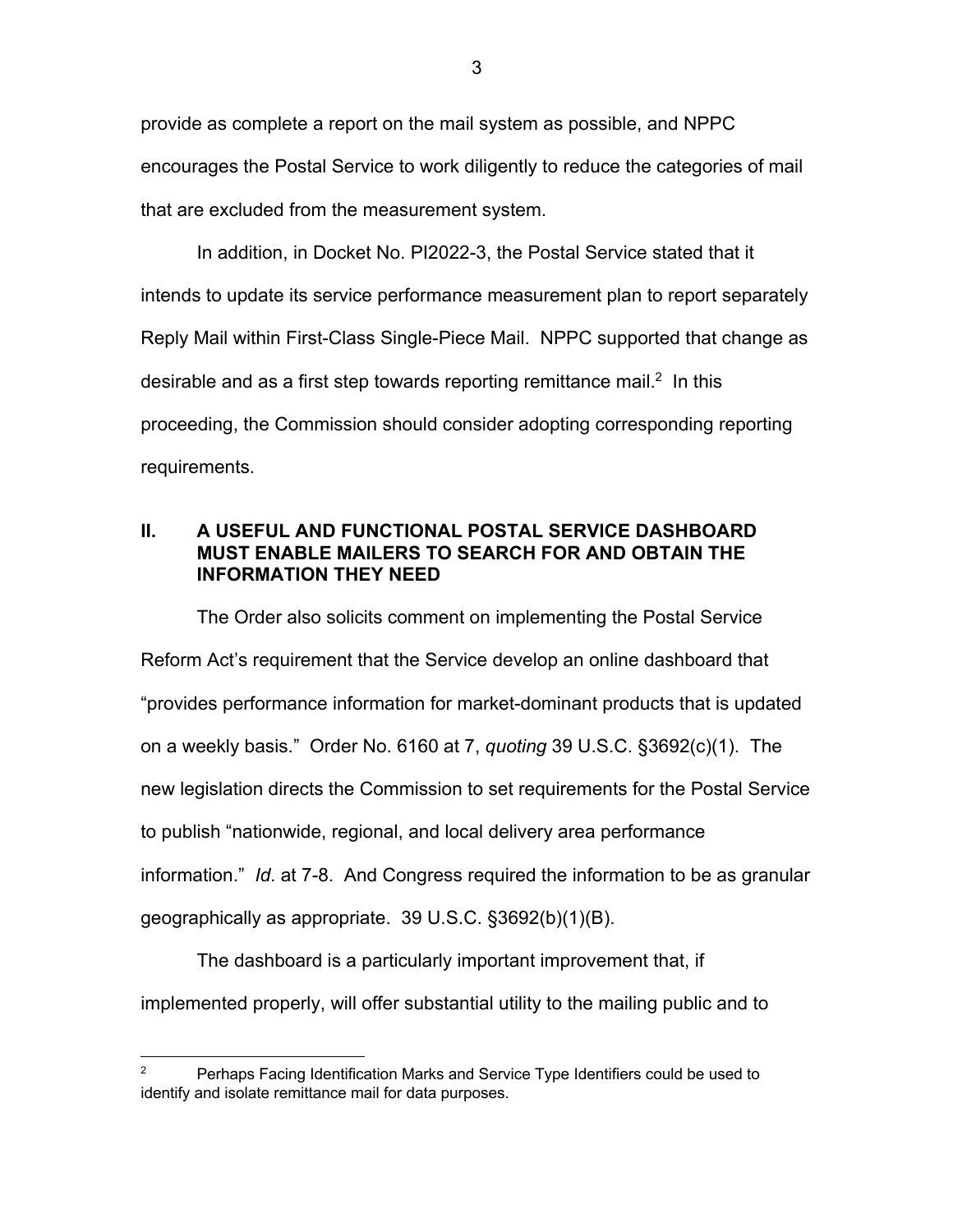business mailers which collectively generate the vast majority of Market Dominant (and Competitive) volumes and revenues. These include NPPC members, which are among the Service's largest customers.

NPPC strongly supports implementation of a fully functional and interactive dashboard and commends the Congress for requiring this innovation. While quarterly or year-end reports pursuant to 39 U.S.C. §3652 are useful for some purposes, they are of far less practical utility to market-dominant mailers than data that is either real-time or close to real-time.

Thus, for the dashboard to be useful and effective, it must be implemented in the broad and granular fashion Congress prescribed. The Commission should establish the expectations for the dashboard, consistent with the statute.<sup>3</sup> There are a very large number of parameters and interactive filters that could benefit businesses and the mailing public if they were available. In this regard, though, NPPC submits that, at minimum, the following should be accessible on the dashboard, enabling mailers and the public to see:

- Service performance by mail class and product for the entire nation;
- Service data by time period;
- Service performance from particular originating 3-Digit or 5-Digit areas of their choosing;
- Service performance for a particular destinating 3-Digit or 5-Digit areas of their choosing;
- Service performance based on a selected pair of origin/destination areas of their choosing;

 $3 \qquad$  NPPC members are willing to work with the Postal Service to flesh out the details to implement these tools.